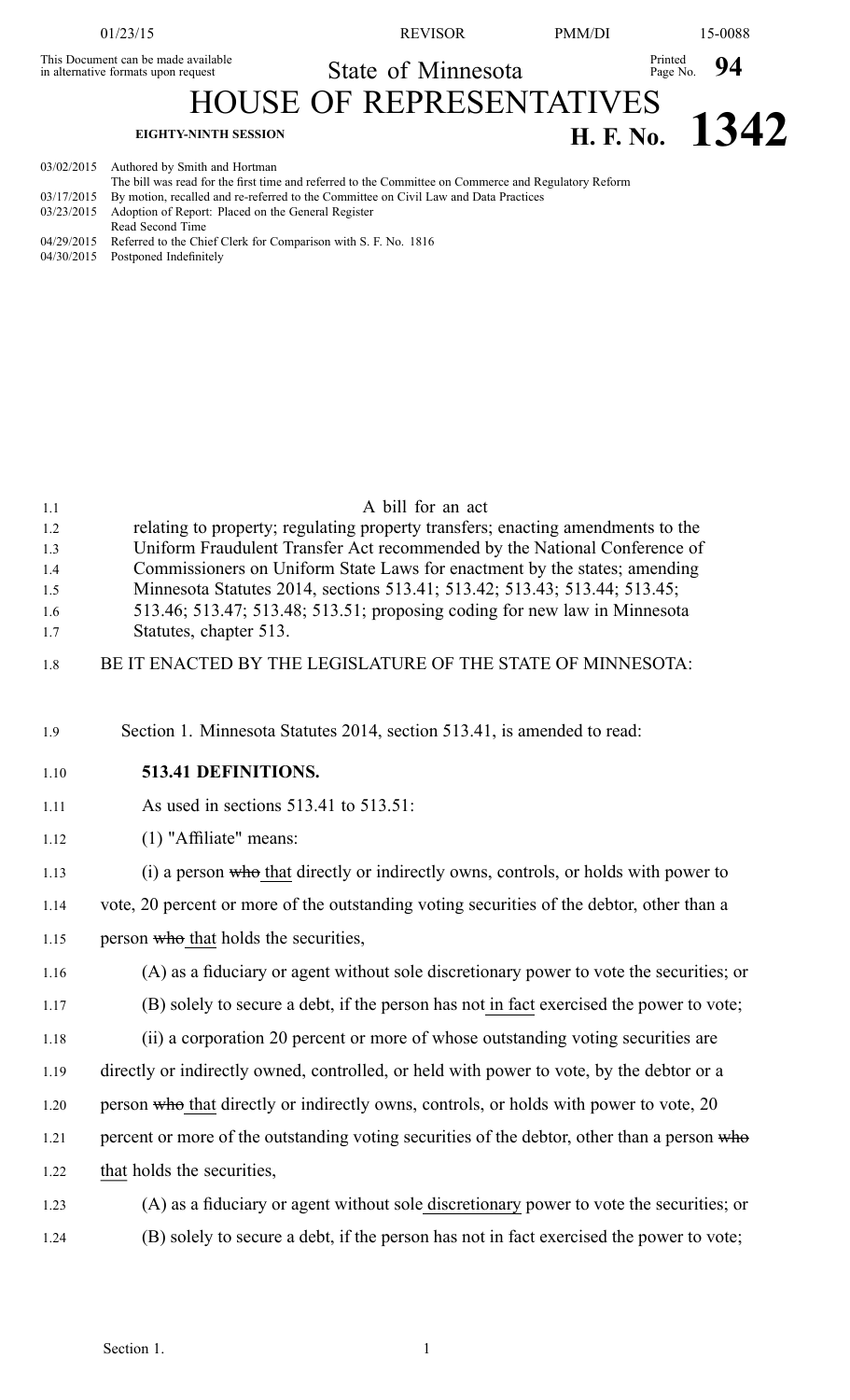01/23/15 REVISOR PMM/DI 15-0088

| 2.1  | (iii) a person whose business is operated by the debtor under a lease or other              |  |  |  |
|------|---------------------------------------------------------------------------------------------|--|--|--|
| 2.2  | agreement, or a person substantially all of whose assets are controlled by the debtor; or   |  |  |  |
| 2.3  | (iv) a person who that operates the debtor's business under a lease or other agreement      |  |  |  |
| 2.4  | or controls substantially all of the debtor's assets.                                       |  |  |  |
| 2.5  | (2) "Asset" means property of a debtor, but the term does not include:                      |  |  |  |
| 2.6  | (i) property to the extent it is encumbered by a valid lien;                                |  |  |  |
| 2.7  | (ii) property to the extent it is generally exempt under nonbankruptcy law; or              |  |  |  |
| 2.8  | (iii) an interest in property held in tenancy by the entireties to the extent it is not     |  |  |  |
| 2.9  | subject to process by a creditor holding a claim against only one tenant.                   |  |  |  |
| 2.10 | (3) "Claim" means a right to payment, whether or not the right is reduced to                |  |  |  |
| 2.11 | judgment, liquidated, unliquidated, fixed, contingent, matured, unmatured, disputed,        |  |  |  |
| 2.12 | undisputed, legal, equitable, secured, or unsecured.                                        |  |  |  |
| 2.13 | $(4)$ "Creditor" means a person who that has a claim.                                       |  |  |  |
| 2.14 | (5) "Debt" means liability on a claim.                                                      |  |  |  |
| 2.15 | $(6)$ "Debtor" means a person who that is liable on a claim.                                |  |  |  |
| 2.16 | (7) "Electronic" means relating to technology having electrical, digital, magnetic,         |  |  |  |
| 2.17 | wireless, optical, electromagnetic, or similar capabilities.                                |  |  |  |
| 2.18 | $(7)$ (8) "Insider" includes:                                                               |  |  |  |
| 2.19 | (i) if the debtor is an individual,                                                         |  |  |  |
| 2.20 | (A) a relative of the debtor or of a general partner of the debtor;                         |  |  |  |
| 2.21 | (B) a partnership in which the debtor is a general partner;                                 |  |  |  |
| 2.22 | (C) a general partner in a partnership described in elause subitem (B); or                  |  |  |  |
| 2.23 | (D) a corporation of which the debtor is a director, officer, or a person in control;       |  |  |  |
| 2.24 | (ii) if the debtor is a corporation,                                                        |  |  |  |
| 2.25 | (A) a director of the debtor;                                                               |  |  |  |
| 2.26 | (B) an officer of the debtor;                                                               |  |  |  |
| 2.27 | (C) a person in control of the debtor;                                                      |  |  |  |
| 2.28 | (D) a partnership in which the debtor is a general partner;                                 |  |  |  |
| 2.29 | $(E)$ a general partner in a partnership described in elause subitem $(D)$ ; or             |  |  |  |
| 2.30 | (F) a relative of a general partner, director, officer, or person in control of the debtor; |  |  |  |
| 2.31 | (iii) if the debtor is a partnership,                                                       |  |  |  |
| 2.32 | (A) a general partner in the debtor;                                                        |  |  |  |
| 2.33 | (B) a relative of a general partner in, or a general partner of, or a person in control     |  |  |  |
| 2.34 | of the debtor;                                                                              |  |  |  |
| 2.35 | (C) another partnership in which the debtor is a general partner;                           |  |  |  |
| 2.36 | (D) a general partner in a partnership described in subitem (C); or                         |  |  |  |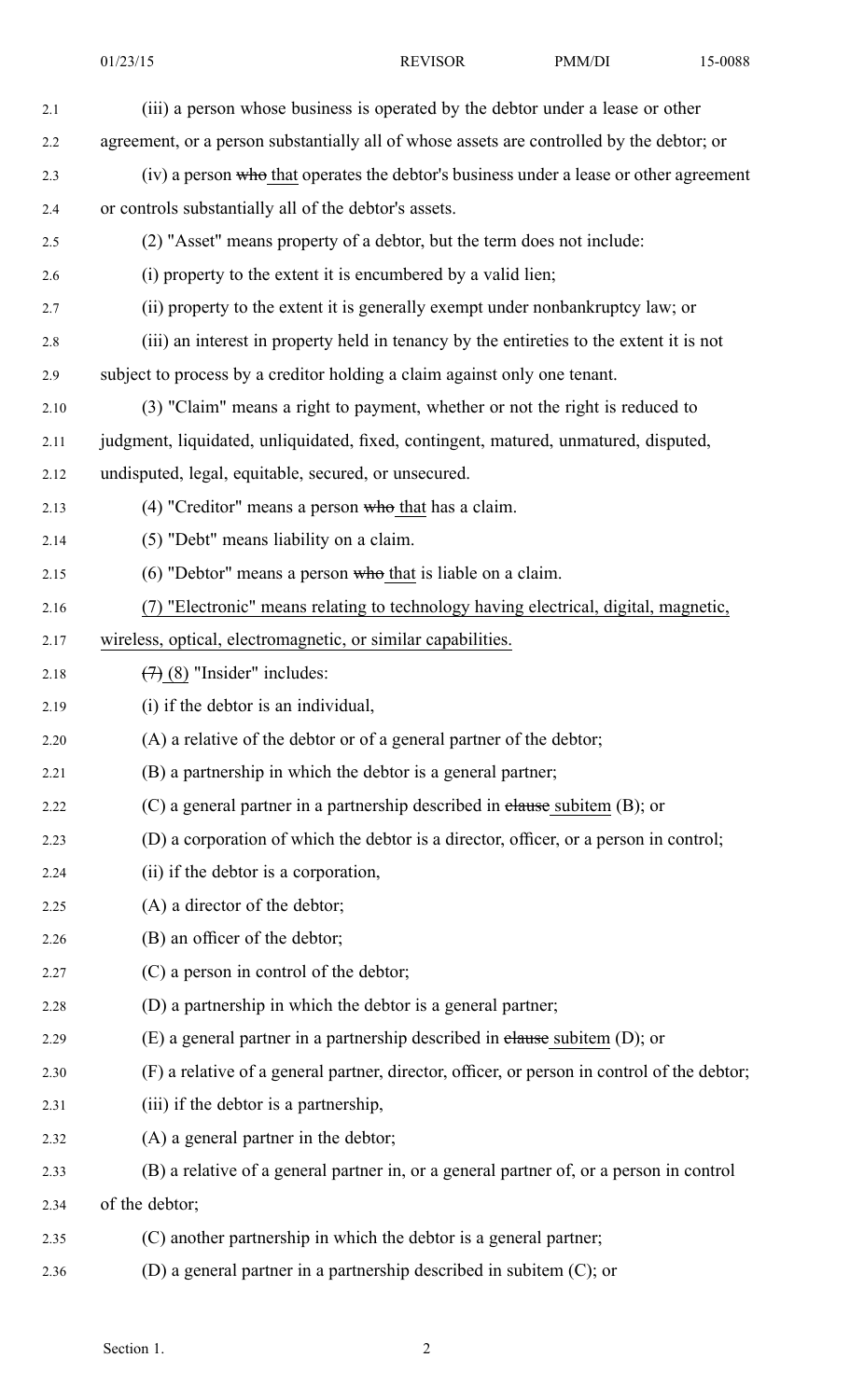01/23/15 REVISOR PMM/DI 15-0088

| 3.1  | (E) a person in control of the debtor;                                                         |  |  |  |
|------|------------------------------------------------------------------------------------------------|--|--|--|
| 3.2  | (iv) an affiliate, or an insider of an affiliate as if the affiliate were the debtor; and      |  |  |  |
| 3.3  | (v) a managing agent of the debtor.                                                            |  |  |  |
| 3.4  | $(8)$ (9) "Lien" means a charge against or an interest in property to secure payment           |  |  |  |
| 3.5  | of a debt or performance of an obligation, and includes a security interest created by         |  |  |  |
| 3.6  | agreement, a judicial lien obtained by legal or equitable process or proceedings, a            |  |  |  |
| 3.7  | common-law lien, or a statutory lien.                                                          |  |  |  |
| 3.8  | (9) "Person" means an individual, partnership, corporation, association, organization,         |  |  |  |
| 3.9  | government or governmental subdivision or agency, business trust, estate, trust, or any        |  |  |  |
| 3.10 | other legal or commercial entity.                                                              |  |  |  |
| 3.11 | (10) "Organization" means a person other than an individual.                                   |  |  |  |
| 3.12 | (11) "Person" means an individual, estate, business or nonprofit entity, public                |  |  |  |
| 3.13 | corporation, government or governmental subdivision, agency, or instrumentality, or            |  |  |  |
| 3.14 | other legal entity.                                                                            |  |  |  |
| 3.15 | $(10)(12)$ "Property" means anything that may be subject of ownership.                         |  |  |  |
| 3.16 | (13) "Record" means information that is inscribed on a tangible medium or that is              |  |  |  |
| 3.17 | stored in an electronic or other medium and is retrievable in perceivable form.                |  |  |  |
| 3.18 | $(11)$ (14) "Relative" means an individual related by consanguinity within the third           |  |  |  |
| 3.19 | degree as determined by the common law, a spouse, or an individual related to a spouse         |  |  |  |
| 3.20 | within the third degree as so determined, and includes an individual in an adoptive            |  |  |  |
| 3.21 | relationship within the third degree.                                                          |  |  |  |
| 3.22 | (15) "Sign" means, with present intent to authenticate or adopt a record:                      |  |  |  |
| 3.23 | (i) to execute or adopt a tangible symbol; or                                                  |  |  |  |
| 3.24 | (ii) to attach to or logically associate with the record an electronic symbol, sound,          |  |  |  |
| 3.25 | or process.                                                                                    |  |  |  |
| 3.26 | $(12)$ (16) "Transfer" means every mode, direct or indirect, absolute or conditional,          |  |  |  |
| 3.27 | voluntary or involuntary, of disposing of or parting with an asset or an interest in an asset, |  |  |  |
| 3.28 | and includes payment of money, release, lease, license, and creation of a lien or other        |  |  |  |
| 3.29 | encumbrance. Transfer does not include a contribution of money or an asset made to a           |  |  |  |
| 3.30 | qualified charitable or religious organization or entity unless the contribution was made      |  |  |  |
| 3.31 | within two years of commencement of an action under sections 513.41 to 513.51 against          |  |  |  |
| 3.32 | the qualified charitable or religious organization or entity and:                              |  |  |  |
| 3.33 | (i) the debtor made the charitable contribution with actual intent to hinder, delay,           |  |  |  |
| 3.34 | or defraud any creditor of the debtor; or                                                      |  |  |  |
| 3.35 | (ii) the debtor:                                                                               |  |  |  |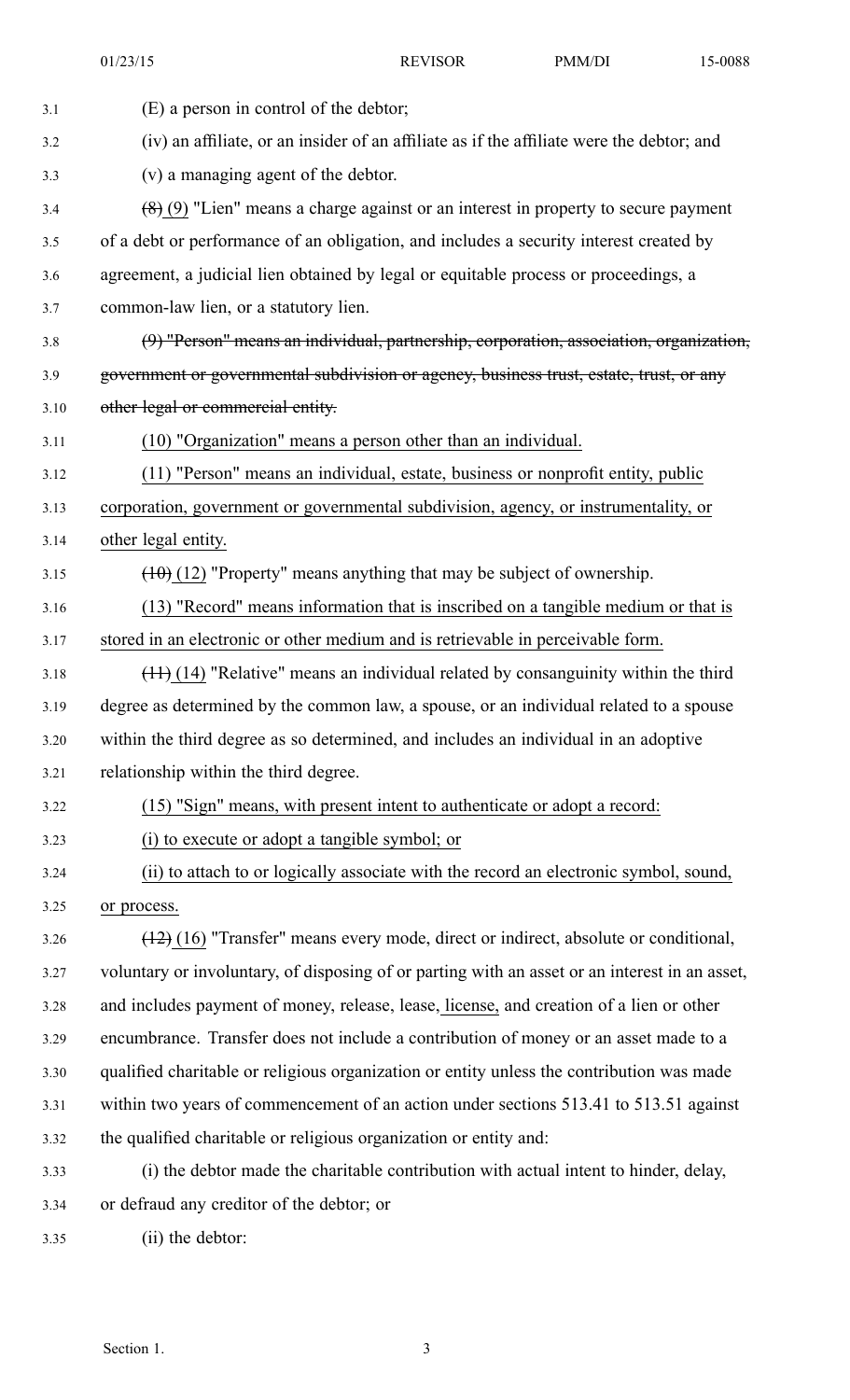4.1 (A) was insolvent at the time of the contribution or would be rendered insolvent by 4.2 reason of the contribution;

4.3 (B) was engaged or was about to engage in <sup>a</sup> business or <sup>a</sup> transaction for which 4.4 the remaining assets of the debtor were unreasonably small in relation to the business or 4.5 transaction; or

4.6 (C) intended to incur, or the charitable or religious organization or entity believed 4.7 or had reason to believe that the debtor would incur, debts beyond the debtor's ability 4.8 to pay as the debts become due.

4.9 A transfer of <sup>a</sup> charitable contribution to <sup>a</sup> qualified charitable or religious 4.10 organization or entity is not considered <sup>a</sup> transfer covered under item (ii) if the amount 4.11 of that contribution did not exceed 15 percen<sup>t</sup> of the gross annual income of the debtor 4.12 for the year in which the transfer of the contribution was made; or the contribution 4.13 exceeded that amount but the transfer was consistent with practices of the debtor in 4.14 making charitable contributions.

4.15 Transfer does include <sup>a</sup> return on investment made by <sup>a</sup> qualified charitable 4.16 or religious organization or entity. "Qualified charitable or religious organization or 4.17 entity" means an organization or entity described in United States Code, title 26, section 4.18 170(c)(1), (2), or (3).

4.19  $(13)$  (17) "Valid lien" means a lien that is effective against the holder of a judicial 4.20 lien subsequently obtained by legal or equitable process or proceedings.

4.21 Sec. 2. Minnesota Statutes 2014, section 513.42, is amended to read:

4.22 **513.42 INSOLVENCY.**

4.23 (a) A debtor is insolvent if, at <sup>a</sup> fair valuation, the sum of the debtor's debts is greater 4.24 than all the sum of the debtor's assets<del>, at a fair valuation</del>.

4.25 (b) A debtor who that is generally not paying the debtor's debts as they become due 4.26 other than as <sup>a</sup> result of <sup>a</sup> bona fide dispute is presumed to be insolvent. The presumption 4.27 imposes on the party against which the presumption is directed the burden of proving that 4.28 the nonexistence of insolvency is more probable than its existence.

4.29 (e) A partnership is insolvent under subsection (a) if the sum of the partnership's 4.30 debts is greater than the aggregate, at a fair valuation, of all of the partnership's assets and 4.31 the sum of the excess of the value of each general partner's nonpartnership assets over the 4.32 partner's nonpartnership debts.

4.33 (d) (c) Assets under this section do not include property that has been transferred, 4.34 concealed, or removed with intent to hinder, delay, or defraud creditors or that has been 4.35 transferred in <sup>a</sup> manner making the transfer voidable under sections 513.41 to 513.51.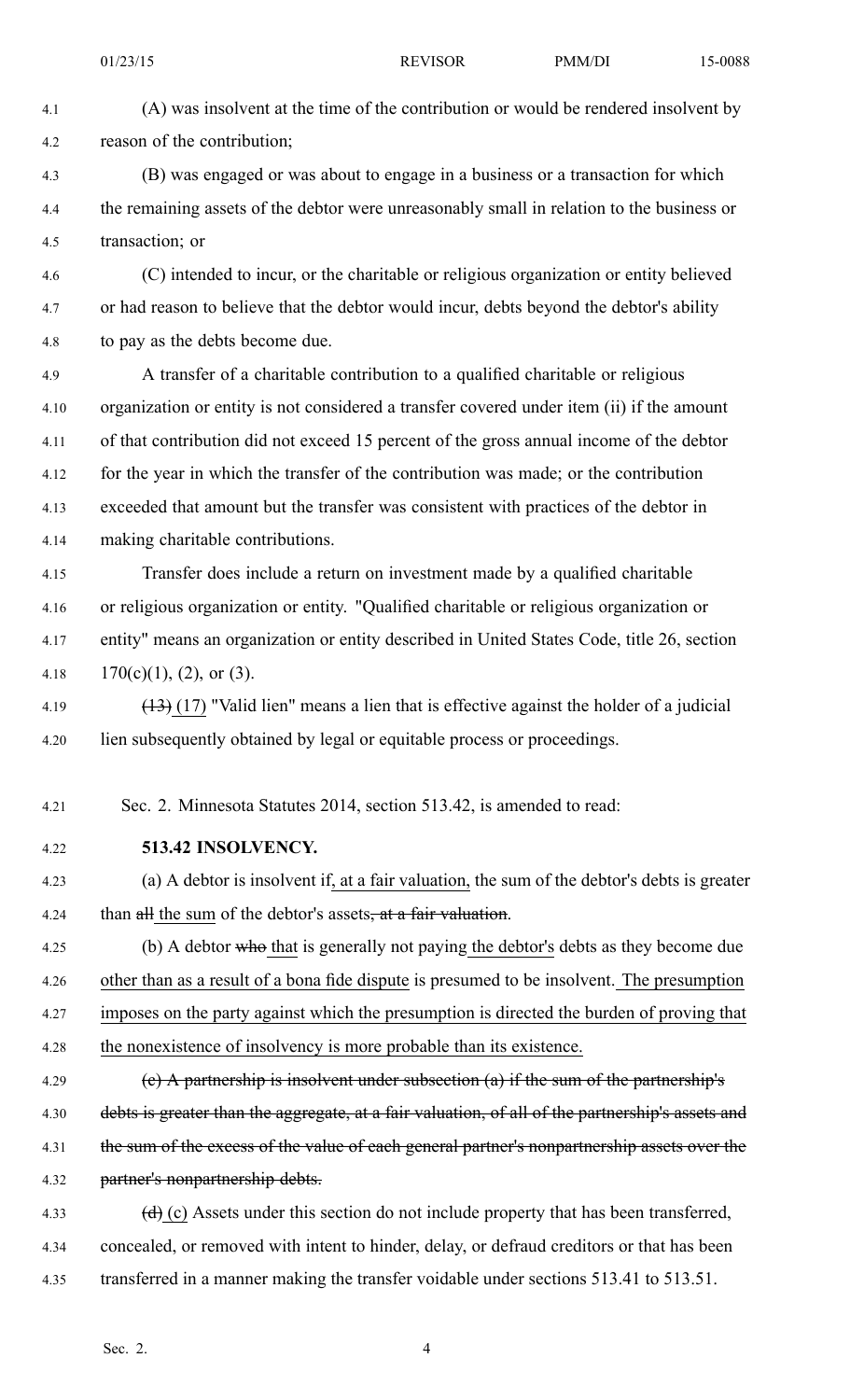- 
- 5.1 (e) (d) Debts under this section do not include an obligation to the extent it is secured 5.2 by <sup>a</sup> valid lien on property of the debtor not included as an asset.
- 5.3 Sec. 3. Minnesota Statutes 2014, section 513.43, is amended to read:
- 5.4 **513.43 VALUE.**

5.5 (a) Value is given for <sup>a</sup> transfer or an obligation if, in exchange for the transfer or 5.6 obligation, property is transferred or an antecedent debt is secured or satisfied, but value 5.7 does not include an unperformed promise made otherwise than in the ordinary course of 5.8 the promisor's business to furnish suppor<sup>t</sup> to the debtor or another person.

5.9 (b) For the purposes of sections section 513.44, paragraph (a), clause (2), and section 5.10 513.45, <sup>a</sup> person gives <sup>a</sup> reasonably equivalent value if the person acquires an interest of 5.11 the debtor in an asset pursuan<sup>t</sup> to <sup>a</sup> regularly conducted, noncollusive foreclosure sale or 5.12 execution of <sup>a</sup> power of sale for the acquisition or disposition of the interest of the debtor 5.13 upon default under <sup>a</sup> mortgage, deed of trust, or security agreement, or agricultural lien.

5.14 (c) A transfer is made for presen<sup>t</sup> value if the exchange between the debtor and 5.15 the transferee is intended by them to be contemporaneous and is in fact substantially 5.16 contemporaneous.

5.17 Sec. 4. Minnesota Statutes 2014, section 513.44, is amended to read:

## 5.18 **513.44 TRANSFERS FRAUDULENT TRANSFER OR OBLIGATION**

## 5.19 **VOIDABLE AS TO PRESENT AND OR FUTURE CREDITORS CREDITOR.**

5.20 (a) A transfer made or obligation incurred by <sup>a</sup> debtor is fraudulent voidable as to <sup>a</sup> 5.21 creditor, whether the creditor's claim arose before or after the transfer was made or the 5.22 obligation was incurred, if the debtor made the transfer or incurred the obligation:

5.23 (1) with actual intent to hinder, delay, or defraud any creditor of the debtor; or 5.24 (2) without receiving <sup>a</sup> reasonably equivalent value in exchange for the transfer or 5.25 obligation, and the debtor:

5.26 (i) was engaged or was about to engage in <sup>a</sup> business or <sup>a</sup> transaction for which the 5.27 remaining assets of the debtor were unreasonably small in relation to the business or 5.28 transaction; or

- 5.29 (ii) intended to incur, or believed or reasonably should have believed that the debtor 5.30 would incur, debts beyond the debtor's ability to pay as they became due.
- 5.31 (b) In determining actual intent under subsection paragraph (a), clause (1),
- 5.32 consideration may be given, among other factors, to whether:
- 5.33 (1) the transfer or obligation was to an insider;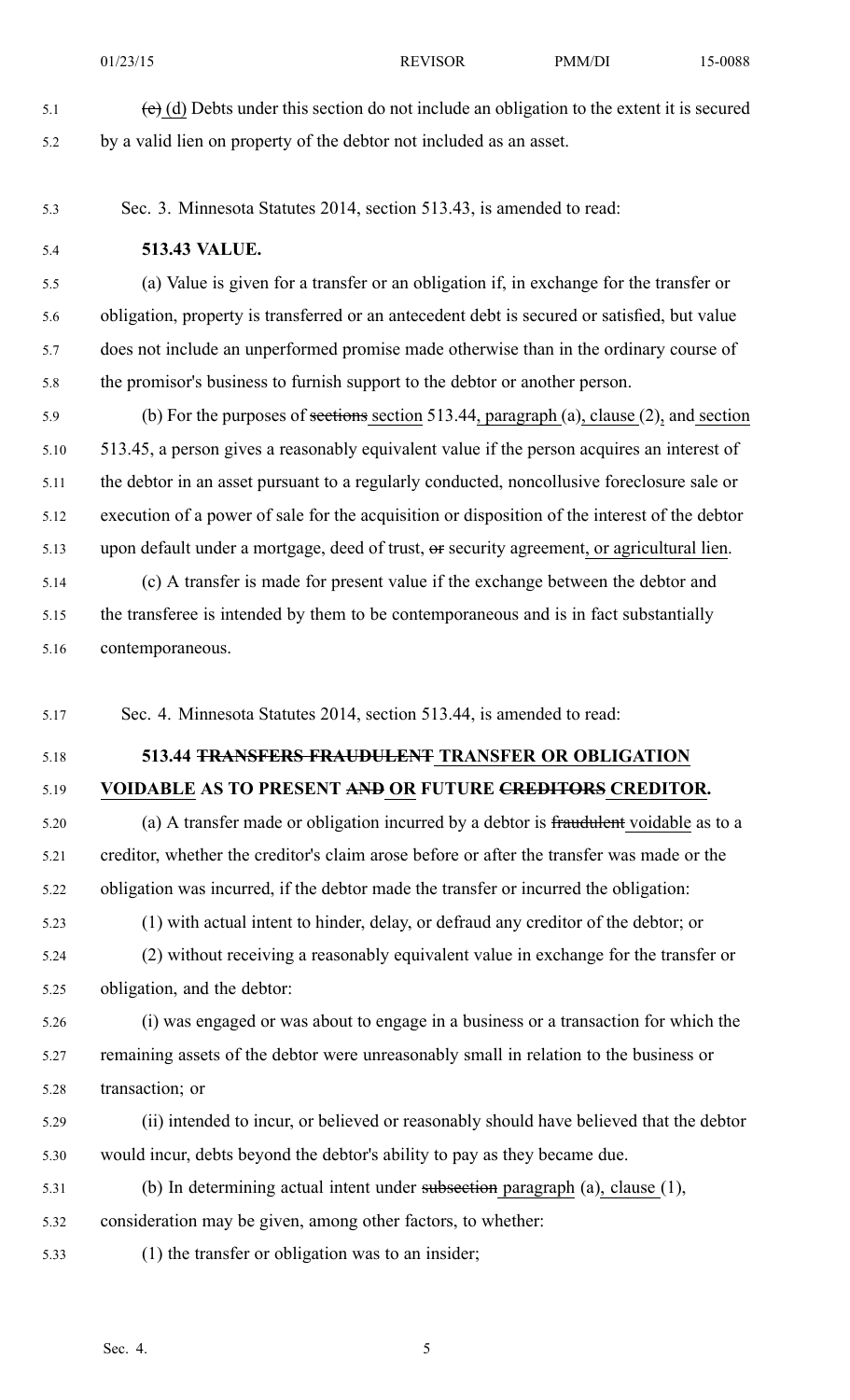01/23/15 **REVISOR PMM/DI** 15-0088 6.1 (2) the debtor retained possession or control of the property transferred after the 6.2 transfer; 6.3 (3) the transfer or obligation was disclosed or concealed; 6.4 (4) before the transfer was made or obligation was incurred, the debtor had been 6.5 sued or threatened with suit; 6.6 (5) the transfer was of substantially all the debtor's assets; 6.7 (6) the debtor absconded; 6.8 (7) the debtor removed or concealed assets; 6.9 (8) the value of the consideration received by the debtor was reasonably equivalent 6.10 to the value of the asset transferred or the amount of the obligation incurred; 6.11 (9) the debtor was insolvent or became insolvent shortly after the transfer was made 6.12 or the obligation was incurred; 6.13 (10) the transfer occurred shortly before or shortly after <sup>a</sup> substantial debt was 6.14 incurred; and 6.15 (11) the debtor transferred the essential assets of the business to <sup>a</sup> lienor who that 6.16 transferred the assets to an insider of the debtor. 6.17 (c) A creditor making <sup>a</sup> claim under paragraph (a) has the burden of proving the 6.18 elements of the claim by <sup>a</sup> preponderance of the evidence. 6.19 Sec. 5. Minnesota Statutes 2014, section 513.45, is amended to read: 6.20 **513.45 TRANSFERS FRAUDULENT TRANSFER OR OBLIGATION** 6.21 **VOIDABLE AS TO PRESENT CREDITORS CREDITOR.** 6.22 (a) A transfer made or obligation incurred by <sup>a</sup> debtor is fraudulent voidable as to <sup>a</sup> 6.23 creditor whose claim arose before the transfer was made or the obligation was incurred 6.24 if the debtor made the transfer or incurred the obligation without receiving <sup>a</sup> reasonably 6.25 equivalent value in exchange for the transfer or obligation and the debtor was insolvent at 6.26 that time or the debtor became insolvent as <sup>a</sup> result of the transfer or obligation. 6.27 (b) A transfer made by <sup>a</sup> debtor is fraudulent voidable as to <sup>a</sup> creditor whose claim 6.28 arose before the transfer was made if the transfer was made to an insider for an antecedent 6.29 debt, the debtor was insolvent at that time, and the insider had reasonable cause to believe 6.30 that the debtor was insolvent. 6.31 (c) Subject to section 513.42, paragraph (b), <sup>a</sup> creditor making <sup>a</sup> claim under 6.32 paragraph (a) or (b) has the burden of proving the elements of the claim by <sup>a</sup> preponderance 6.33 of the evidence.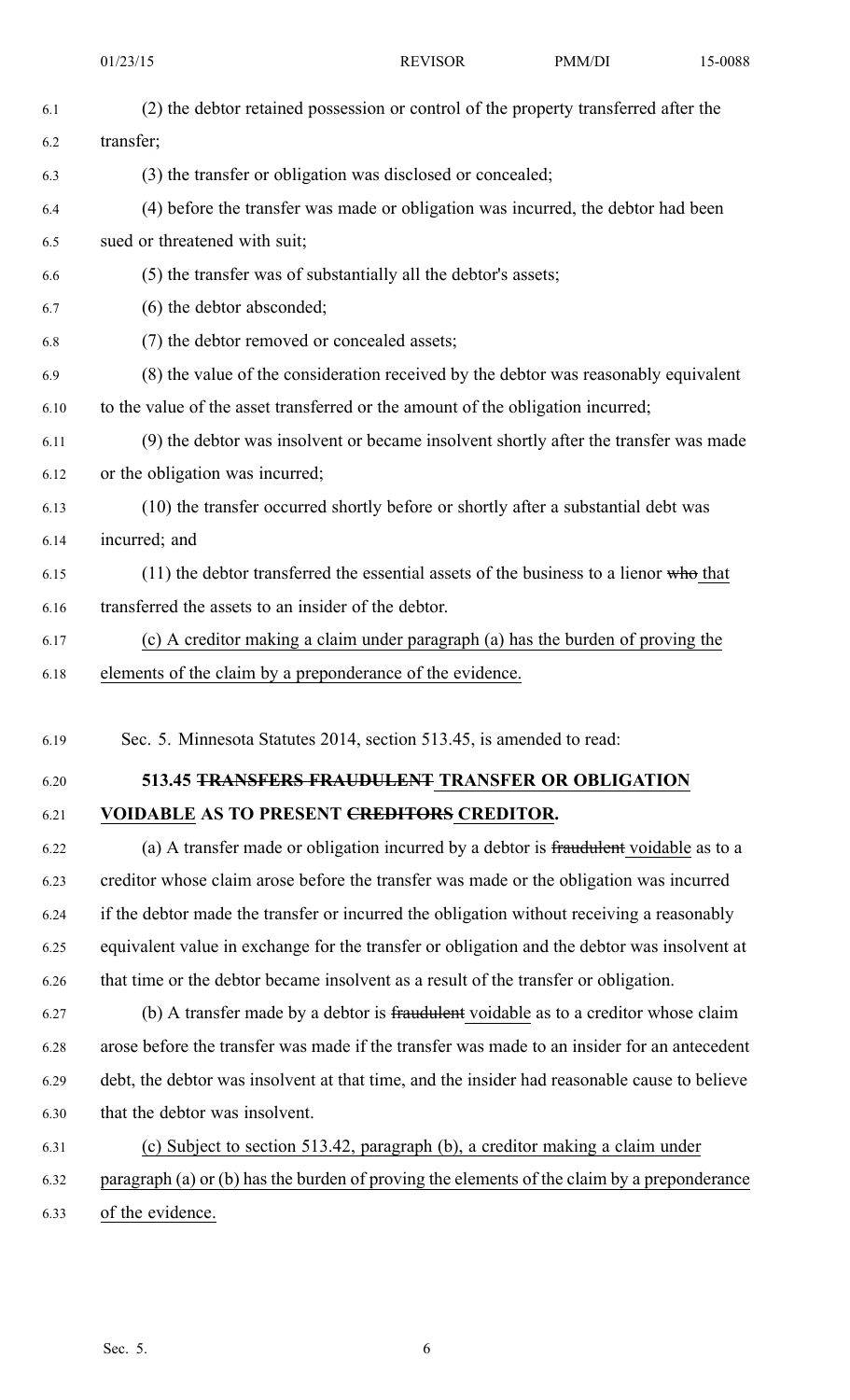01/23/15 **REVISOR PMM/DI** 15-0088 7.1 Sec. 6. Minnesota Statutes 2014, section 513.46, is amended to read: 7.2 **513.46 WHEN TRANSFER IS MADE OR OBLIGATION IS INCURRED.** 7.3 For the purposes of sections 513.41 to 513.51: 7.4 (1) <sup>a</sup> transfer is made: 7.5 (i) with respec<sup>t</sup> to an asset that is real property other than <sup>a</sup> fixture, but including the 7.6 interest of <sup>a</sup> seller or purchaser under <sup>a</sup> contract for the sale of the asset, when the transfer 7.7 is so far perfected that a good faith purchaser of the asset from the debtor against whom 7.8 which applicable law permits the transfer to be perfected cannot acquire an interest in the 7.9 asset that is superior to the interest of the transferee; and 7.10 (ii) with respec<sup>t</sup> to an asset that is not real property or that is <sup>a</sup> fixture, when the 7.11 transfer is so far perfected that <sup>a</sup> creditor on <sup>a</sup> simple contract cannot acquire <sup>a</sup> judicial 7.12 lien otherwise than under sections 513.41 to 513.51 that is superior to the interest of 7.13 the transferee; 7.14 (2) if applicable law permits the transfer to be perfected as provided in paragraph 7.15 (1) and the transfer is not so perfected before the commencement of an action for relief 7.16 under sections 513.41 to 513.51, the transfer is deemed made immediately before the 7.17 commencement of the action; 7.18 (3) if applicable law does not permit the transfer to be perfected as provided in 7.19 paragraph clause (1), the transfer is made when it becomes effective between the debtor 7.20 and the transferee; 7.21 (4) <sup>a</sup> transfer is not made until the debtor has acquired rights in the asset transferred; 7.22 and 7.23 (5) an obligation is incurred: 7.24 (i) if oral, when it becomes effective between the parties; or 7.25 (ii) if evidenced by a writing record, when the writing executed record signed by 7.26 the obligor is delivered to or for the benefit of the obligee. 7.27 Sec. 7. Minnesota Statutes 2014, section 513.47, is amended to read: 7.28 **513.47 REMEDIES OF CREDITORS CREDITOR.** 7.29 (a) In an action for relief against <sup>a</sup> transfer or obligation under sections 513.41 to 7.30 513.51, <sup>a</sup> creditor, subject to the limitations in section 513.48, may obtain: 7.31 (1) avoidance of the transfer or obligation to the extent necessary to satisfy the 7.32 creditor's claim; 7.33 (2) an attachment or other provisional remedy against the asset transferred or other 7.34 property of the transferee in accordance with the procedure prescribed by chapter 570 if 7.35 available under applicable law; and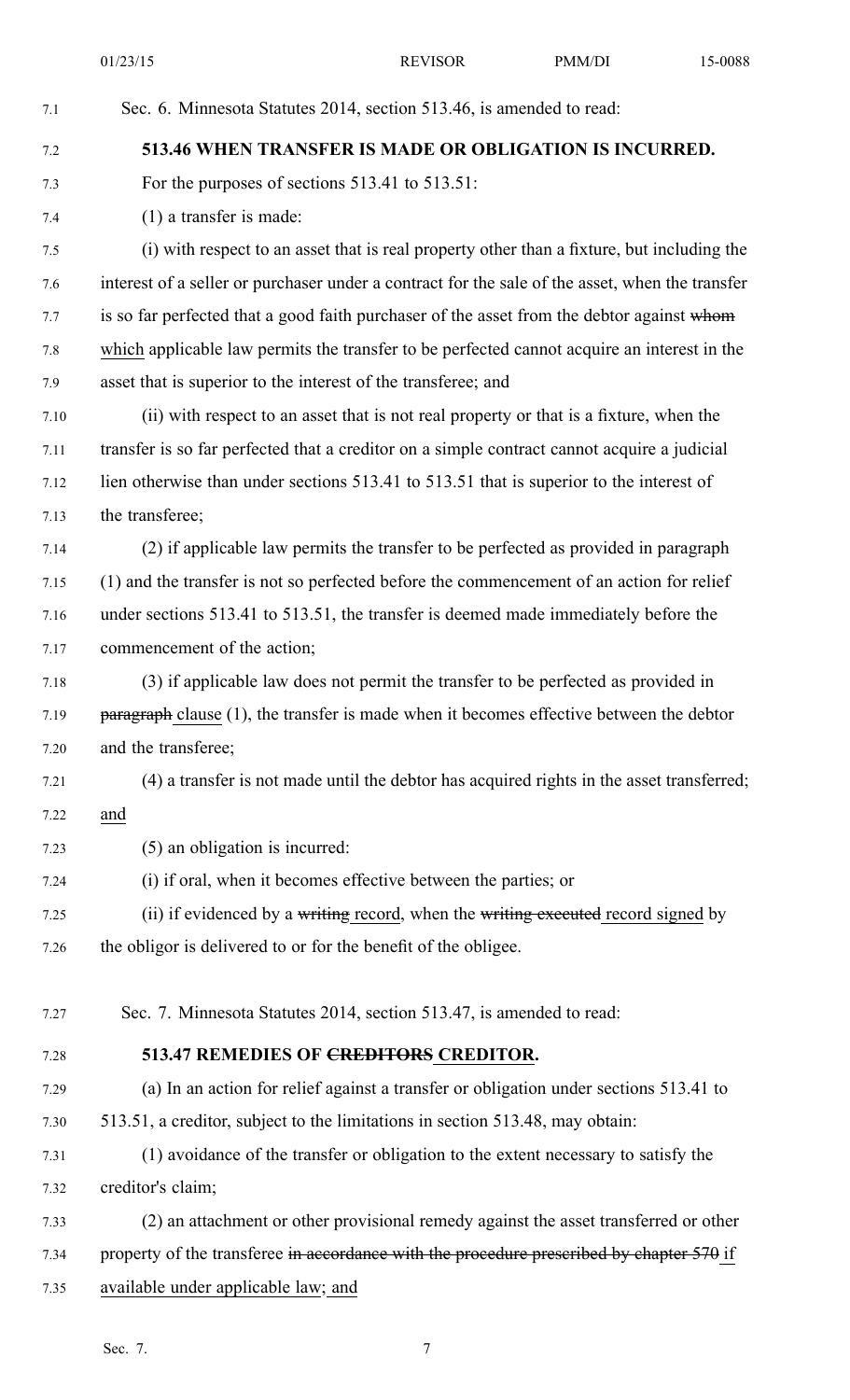|         | 01/23/15                                                                                     | <b>REVISOR</b>                                                                           | PMM/DI | 15-0088 |
|---------|----------------------------------------------------------------------------------------------|------------------------------------------------------------------------------------------|--------|---------|
| 8.1     | (3) subject to applicable principles of equity and in accordance with applicable             |                                                                                          |        |         |
| 8.2     | Rules of Civil Procedure:                                                                    |                                                                                          |        |         |
| 8.3     |                                                                                              | (i) an injunction against further disposition by the debtor or a transferee, or both, of |        |         |
| 8.4     |                                                                                              | the asset transferred or of other property;                                              |        |         |
| 8.5     | (ii) appointment of a receiver to take charge of the asset transferred or of other           |                                                                                          |        |         |
| 8.6     | property of the transferee; or                                                               |                                                                                          |        |         |
| 8.7     | (iii) any other relief the circumstances may require.                                        |                                                                                          |        |         |
| $8.8\,$ | (b) If a creditor has obtained a judgment on a claim against the debtor, the creditor, if    |                                                                                          |        |         |
| 8.9     | the court so orders, may levy execution on the asset transferred or its proceeds.            |                                                                                          |        |         |
| 8.10    | Sec. 8. Minnesota Statutes 2014, section 513.48, is amended to read:                         |                                                                                          |        |         |
| 8.11    | 513.48 DEFENSES, LIABILITY, AND PROTECTION OF TRANSFEREE                                     |                                                                                          |        |         |
| 8.12    | OR OBLIGEE.                                                                                  |                                                                                          |        |         |
| 8.13    | (a) A transfer or obligation is not voidable under section 513.44, paragraph (a),            |                                                                                          |        |         |
| 8.14    | clause $(1)$ , against a person who that took in good faith and for a reasonably equivalent  |                                                                                          |        |         |
| 8.15    | value given the debtor or against any subsequent transferee or obligee.                      |                                                                                          |        |         |
| 8.16    | (b) To the extent a transfer is avoidable in an action by a creditor under section           |                                                                                          |        |         |
| 8.17    | 513.47, paragraph (a), clause (1), the following rules apply:                                |                                                                                          |        |         |
| 8.18    | $(1)$ Except as otherwise provided in this section, to the extent a transfer is voidable     |                                                                                          |        |         |
| 8.19    | in an action by a creditor under section $513.47(a)(1)$ , the creditor may recover judgment  |                                                                                          |        |         |
| 8.20    | for the value of the asset transferred, as adjusted under subsection paragraph (c), or the   |                                                                                          |        |         |
| 8.21    | amount necessary to satisfy the creditor's claim, whichever is less. The judgment may        |                                                                                          |        |         |
| 8.22    | be entered against:                                                                          |                                                                                          |        |         |
| 8.23    | $(1)$ (i) the first transferee of the asset or the person for whose benefit the transfer     |                                                                                          |        |         |
| 8.24    | was made; or                                                                                 |                                                                                          |        |         |
| 8.25    | $(2)$ any subsequent transferee (ii) an immediate or mediate transferee of the first         |                                                                                          |        |         |
| 8.26    | transferee, other than                                                                       |                                                                                          |        |         |
| 8.27    | $(A)$ a good faith transferee who that took for value, or                                    |                                                                                          |        |         |
| 8.28    | from any subsequent transferee (B) an immediate or mediate good faith transferee of          |                                                                                          |        |         |
| 8.29    | a person described in subitem (A).                                                           |                                                                                          |        |         |
| 8.30    | (2) Recovery pursuant to section 513.47, paragraph (a), clause $(1)$ , or $(b)$ , of or from |                                                                                          |        |         |
| 8.31    | the asset transferred or its proceeds, by levy or otherwise, is available only against a     |                                                                                          |        |         |
| 8.32    | person described in clause (1), item (i) or (ii).                                            |                                                                                          |        |         |
| 8.33    | (c) If the judgment under subsection paragraph (b) is based upon the value of the            |                                                                                          |        |         |
| 8.34    | asset transferred, the judgment must be for an amount equal to the value of the asset at the |                                                                                          |        |         |
| 8.35    | time of the transfer, subject to adjustment as the equities may require.                     |                                                                                          |        |         |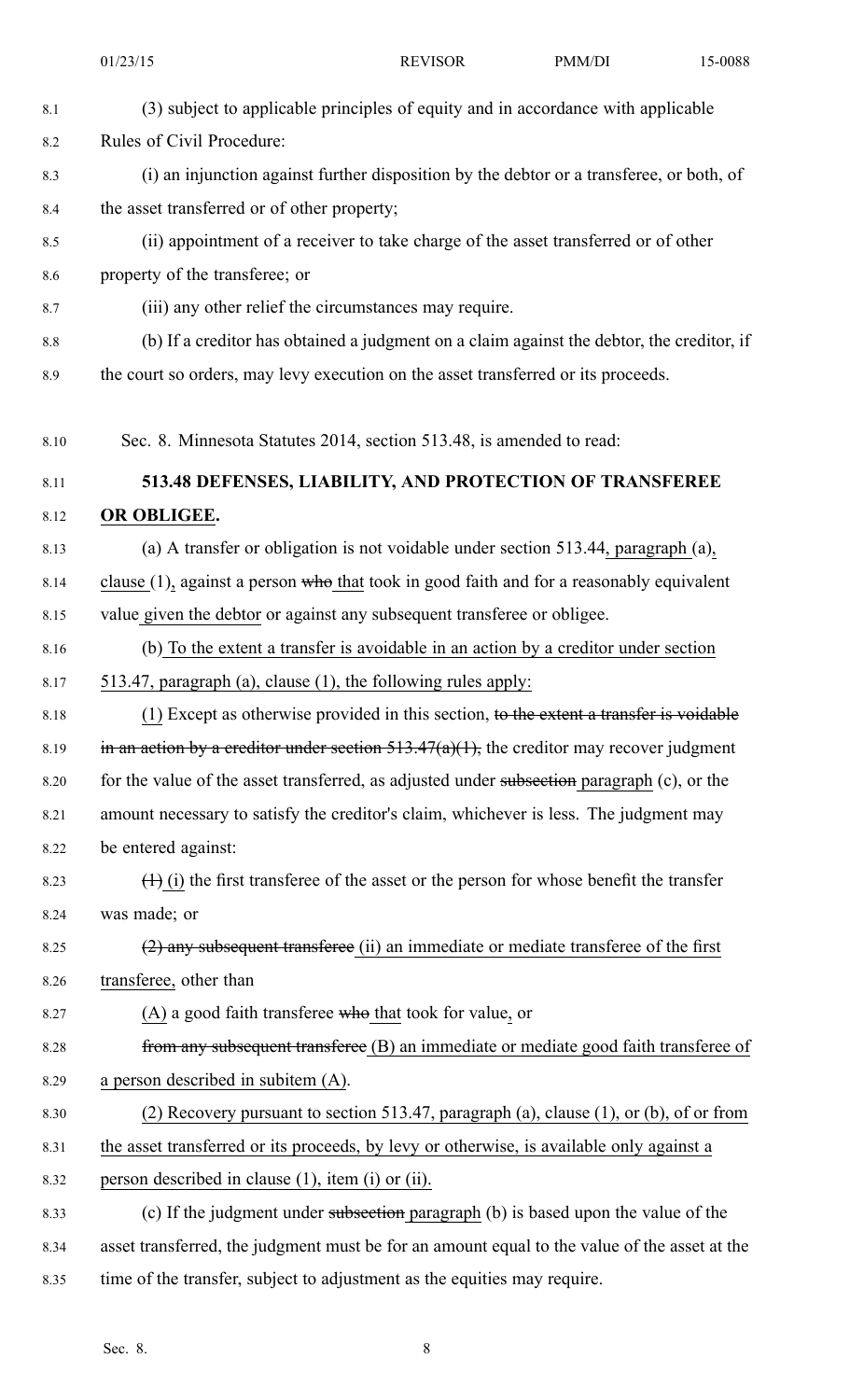| (d) Notwithstanding voidability of a transfer or an obligation under sections 513.41        |  |  |
|---------------------------------------------------------------------------------------------|--|--|
| to 513.51, a good faith transferee or obligee is entitled, to the extent of the value given |  |  |
| the debtor for the transfer or obligation, to                                               |  |  |
| $(1)$ a lien on or a right to retain $a$ ny an interest in the asset transferred;           |  |  |
| $(2)$ enforcement of any an obligation incurred; or                                         |  |  |
| (3) a reduction in the amount of the liability on the judgment.                             |  |  |
| (e) A transfer is not voidable under section 513.44, paragraph (a), clause $(2)$ , or       |  |  |
| 513.45 if the transfer results from:                                                        |  |  |
| (1) termination of a lease upon default by the debtor when the termination is               |  |  |
| pursuant to the lease and applicable law; or                                                |  |  |
| (2) enforcement of a security interest in compliance with article 9 of the Uniform          |  |  |
| Commercial Code, other than acceptance of collateral in full or partial satisfaction of     |  |  |
| the obligation it secures.                                                                  |  |  |
| (f) A transfer is not voidable under section 513.45, paragraph (b):                         |  |  |
| (1) to the extent the insider gave new value to or for the benefit of the debtor after the  |  |  |
| transfer was made unless, except to the extent the new value was secured by a valid lien;   |  |  |
| (2) if made in the ordinary course of business or financial affairs of the debtor and       |  |  |
| the insider; or                                                                             |  |  |
| (3) if made pursuant to a good faith effort to rehabilitate the debtor and the transfer     |  |  |
| secured present value given for that purpose as well as an antecedent debt of the debtor.   |  |  |
| (g) The following rules determine the burden of proving matters referred to in this         |  |  |
| section:                                                                                    |  |  |
| (1) A party that seeks to invoke paragraph (a), (d), (e), or (f) has the burden of          |  |  |
| proving the applicability of that subsection.                                               |  |  |
| $(2)$ Except as otherwise provided in clauses $(3)$ and $(4)$ , the creditor has the burden |  |  |
| of proving each applicable element of paragraph (b) or (c).                                 |  |  |
| (3) The transferee has the burden of proving the applicability to the transferee of         |  |  |
| paragraph (b), clause (1), item (ii)(A) or (B).                                             |  |  |
| (4) A party that seeks adjustment under paragraph (c) has the burden of proving             |  |  |
| the adjustment.                                                                             |  |  |
| (h) Proof of matters referred to in this section is sufficient if established by a          |  |  |
| preponderance of the evidence.                                                              |  |  |

9.34 (a) In this section, the following rules determine <sup>a</sup> debtor's location: 9.35 (1) A debtor who is an individual is located at the individual's principal residence.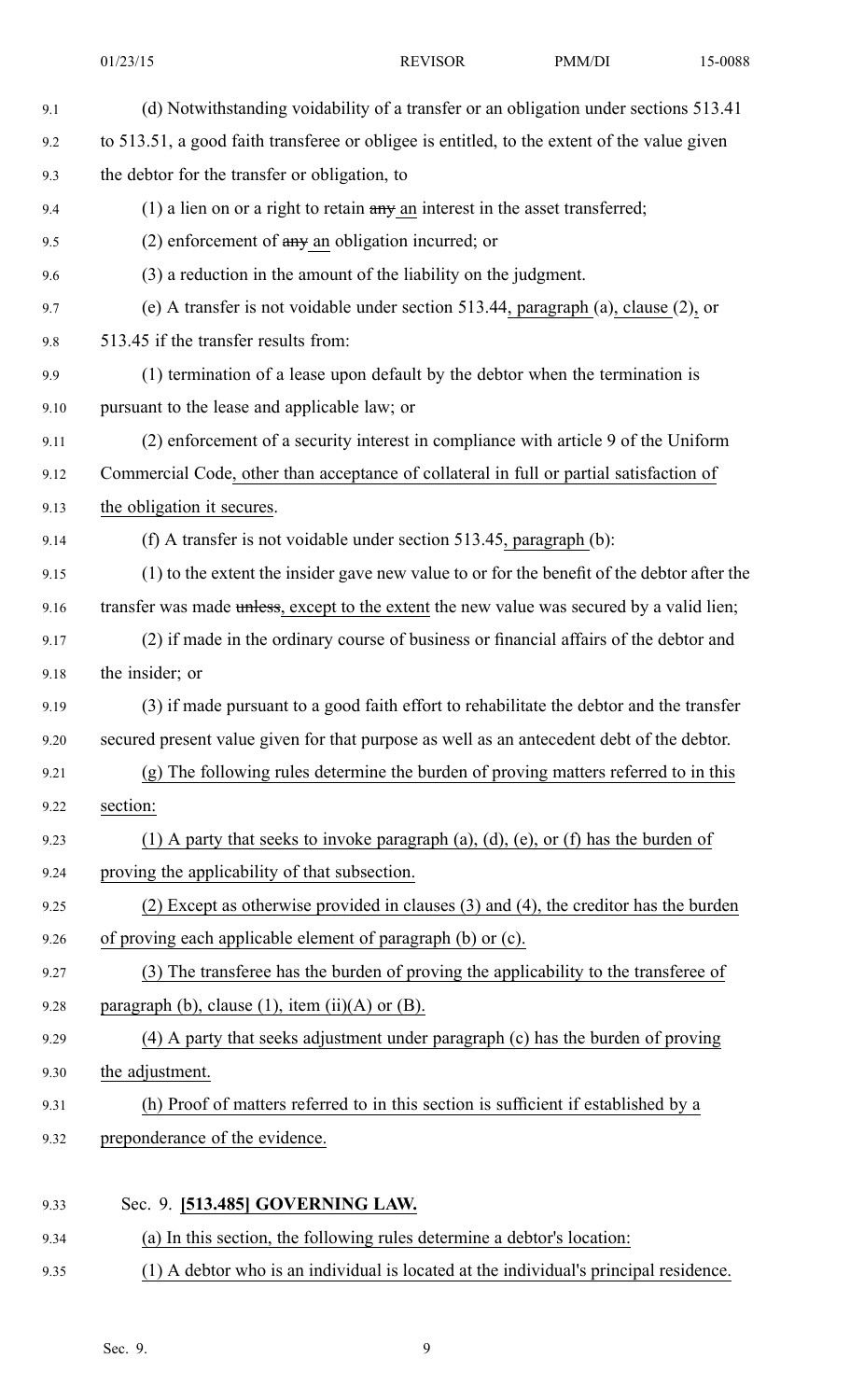|       | 01/23/15                                                                                      | <b>REVISOR</b> | PMM/DI | 15-0088 |
|-------|-----------------------------------------------------------------------------------------------|----------------|--------|---------|
| 10.1  | (2) A debtor that is an organization and has only one place of business is located            |                |        |         |
| 10.2  | at its place of business.                                                                     |                |        |         |
| 10.3  | (3) A debtor that is an organization and has more than one place of business is               |                |        |         |
| 10.4  | located at its chief executive office.                                                        |                |        |         |
| 10.5  | (b) A claim in the nature of a claim under sections $513.41$ to $513.51$ is governed          |                |        |         |
| 10.6  | by the local law of the jurisdiction in which the debtor is located when the transfer is      |                |        |         |
| 10.7  | made or the obligation is incurred.                                                           |                |        |         |
| 10.8  | Sec. 10. [513.49] APPLICATION TO SERIES ORGANIZATION.                                         |                |        |         |
| 10.9  | (a) In this section:                                                                          |                |        |         |
| 10.10 | (1) "Protected series" means an arrangement, however denominated, created by                  |                |        |         |
| 10.11 | a series organization that, pursuant to the law under which the series organization is        |                |        |         |
| 10.12 | organized, has the characteristics set forth in clause (2).                                   |                |        |         |
| 10.13 | (2) "Series organization" means an organization that, pursuant to the law under               |                |        |         |
| 10.14 | which it is organized, has the following characteristics:                                     |                |        |         |
| 10.15 | (i) The organic record of the organization provides for creation by the organization          |                |        |         |
| 10.16 | of one or more protected series, however denominated, with respect to specified property      |                |        |         |
| 10.17 | of the organization and for records to be maintained for each protected series that identify  |                |        |         |
| 10.18 | the property of or associated with the protected series.                                      |                |        |         |
| 10.19 | (ii) Debt incurred or existing with respect to the activities of, or property of or           |                |        |         |
| 10.20 | associated with, a particular protected series is enforceable against the property of or      |                |        |         |
| 10.21 | associated with the protected series only, and not against the property of or associated with |                |        |         |
| 10.22 | the organization or other protected series of the organization.                               |                |        |         |
| 10.23 | (iii) Debt incurred or existing with respect to the activities or property of the             |                |        |         |
| 10.24 | organization is enforceable against the property of the organization only, and not against    |                |        |         |
| 10.25 | the property of or associated with a protected series of the organization.                    |                |        |         |
| 10.26 | (b) A series organization and each protected series of the organization is a separate         |                |        |         |
| 10.27 | person for purposes of sections 513.41 to 513.51, even if for other purposes a protected      |                |        |         |
| 10.28 | series is not a person separate from the organization or other protected series of the        |                |        |         |
| 10.29 | organization.                                                                                 |                |        |         |
| 10.30 | Sec. 11. [513.495] RELATION TO ELECTRONIC SIGNATURES IN GLOBAL                                |                |        |         |

## 10.31 **AND NATIONAL COMMERCE ACT.**

- 10.32 Sections 513.41 to 513.51 modify, limit, or supersede the Electronic Signatures in
- 10.33 Global and National Commerce Act, United States Code, title 15, section 7001 et seq., but